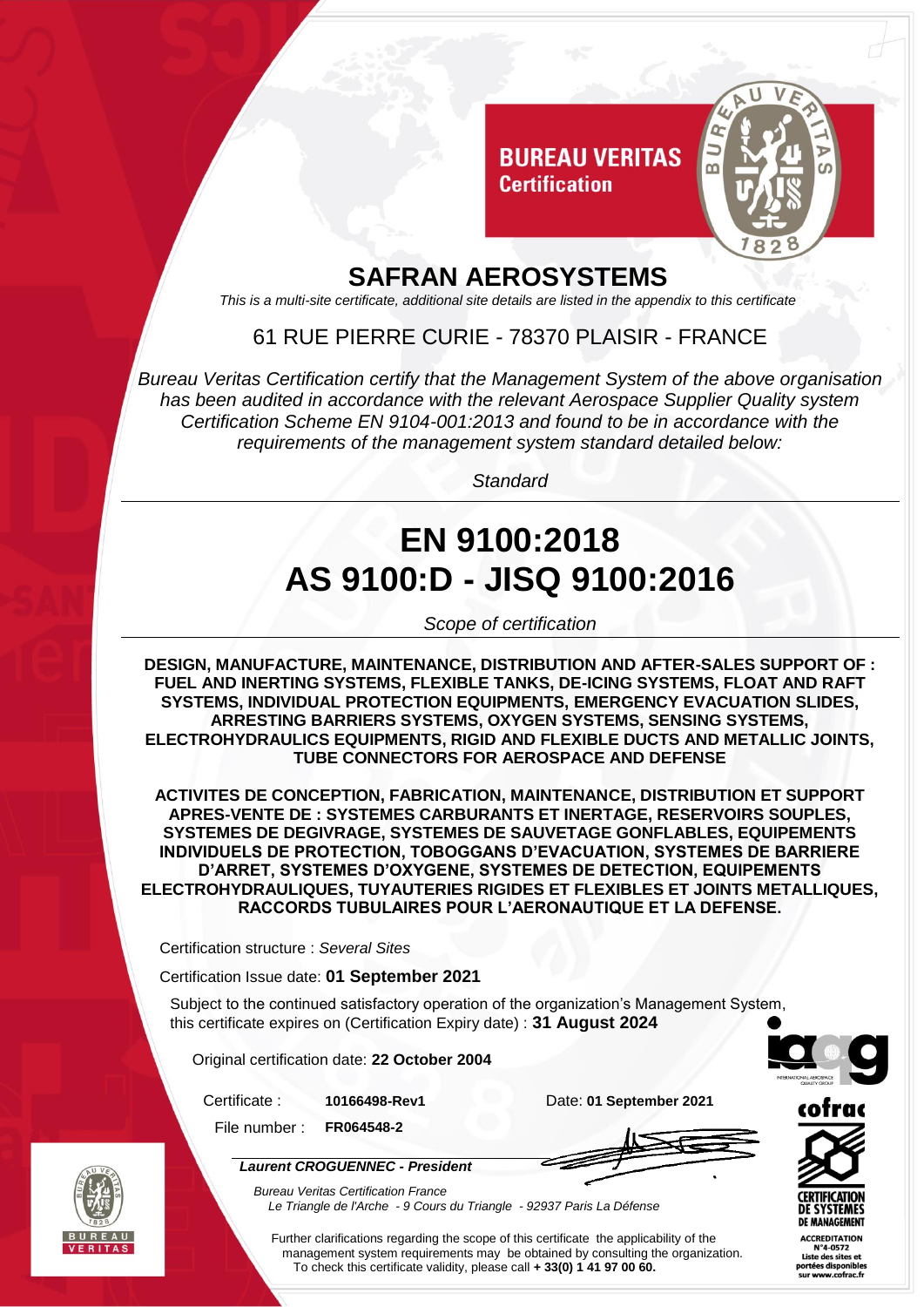

# **APPENDIX**

# **SAFRAN AEROSYSTEMS**

*Standard*

#### **EN 9100:2018 AS 9100:D - JISQ 9100:2016**

*Scope of certification*

| <b>Site</b>                                                      | <b>Address</b>                                                           | <b>Scope</b>                                                                                                                                 |
|------------------------------------------------------------------|--------------------------------------------------------------------------|----------------------------------------------------------------------------------------------------------------------------------------------|
| <b>PLAISIR HEADQUARTERS</b><br>(SAFRAN AEROSYSTEMS)              | <b>61 RUE PIERRE CURIE</b><br>78370 PLAISIR<br><b>FRANCE</b>             | CENTRAL FUNCTIONS, MANAGEMENT OF<br>THE COMPANY'S BUSINESS UNITS                                                                             |
| <b>PLAISIR</b><br>(SAFRAN AEROSYSTEMS<br><b>SERVICES EUROPE)</b> | <b>61 RUE PIERRE CURIE</b><br>78370 PLAISIR<br><b>FRANCE</b>             | DISTRIBUTION, MAINTENANCE AND AFTER-<br>SALES SUPPORT FOR AEROSPACE AND<br><b>DEFENSE</b>                                                    |
| <b>PLAISIR</b><br>(SAFRAN AEROTECHNICS)                          | <b>61 RUE PIERRE CURIE</b><br><b>78370 PLAISIR</b><br><b>FRANCE</b>      | DESIGN, DEVELOPMENT, PRODUCTION,<br>MAINTENANCE AND SUPPLY OF OXYGEN<br>SYSTEMS, FUEL SENSING AND SYSTEM<br>MANAGEMENT                       |
| <b>MERPINS</b>                                                   | 292 RUE DE LA GARGOUSSE<br>16100 MERPINS<br><b>FRANCE</b>                | DESIGN, MANUFACTURE AND MAINTENANCE<br>OF: ARRESTING BARRIERS SYSTEMS FOR<br>AEROSPACE AND DEFENSE                                           |
| <b>CAUDEBEC</b>                                                  | <b>4 RUE LESAGE MAILLE</b><br>76320 CAUDEBEC LES ELBEUF<br><b>FRANCE</b> | DESIGN, MANUFACTURE AND MAINTENANCE<br>OF : FUEL SYSTEMS, FLEXIBLE TANKS, DE-<br>ICING SYSTEMS, FOR AEROSPACE AND<br><b>DEFENSE</b>          |
| <b>COGNAC</b>                                                    | 58 RUE DE SEGONZAC<br>BP81 16106 COGNAC CEDEX<br><b>FRANCE</b>           | DESIGN, MANUFACTURE AND MAINTENANCE<br>OF: INDIVIDUAL PROTECTION EQUIPMENTS,<br><b>FLOATS AND RAFTS SYSTEMS FOR</b><br>AEROSPACE AND DEFENSE |
| <b>TREMBLAY</b>                                                  | <b>86 ROUTE DE ROISSY</b><br>93290 TREMBLAY EN FRANCE<br><b>FRANCE</b>   | IDISTRIBUTION FOR AEROSPACE                                                                                                                  |

Certificate No. : **10166498-Rev1** Date: **01 September 2021**



Contract No. : **FR064548-2**



*Local office: Bureau Veritas Certification France*

*Le Triangle de l'Arche - 9 Cours du Triangle - 92937 Paris La Défense* 

cofrac  $r$ ATION YSTEMES

**DE MANAGEMENT ACCREDITATION**<br>N°4-0572

Liste des sites et

Further clarifications regarding the scope of this certificate the applicability of the management system requirements may be obtained by consulting the organization. To check this certificate validity, please call **+ 33(0) 1 41 97 00 60.**

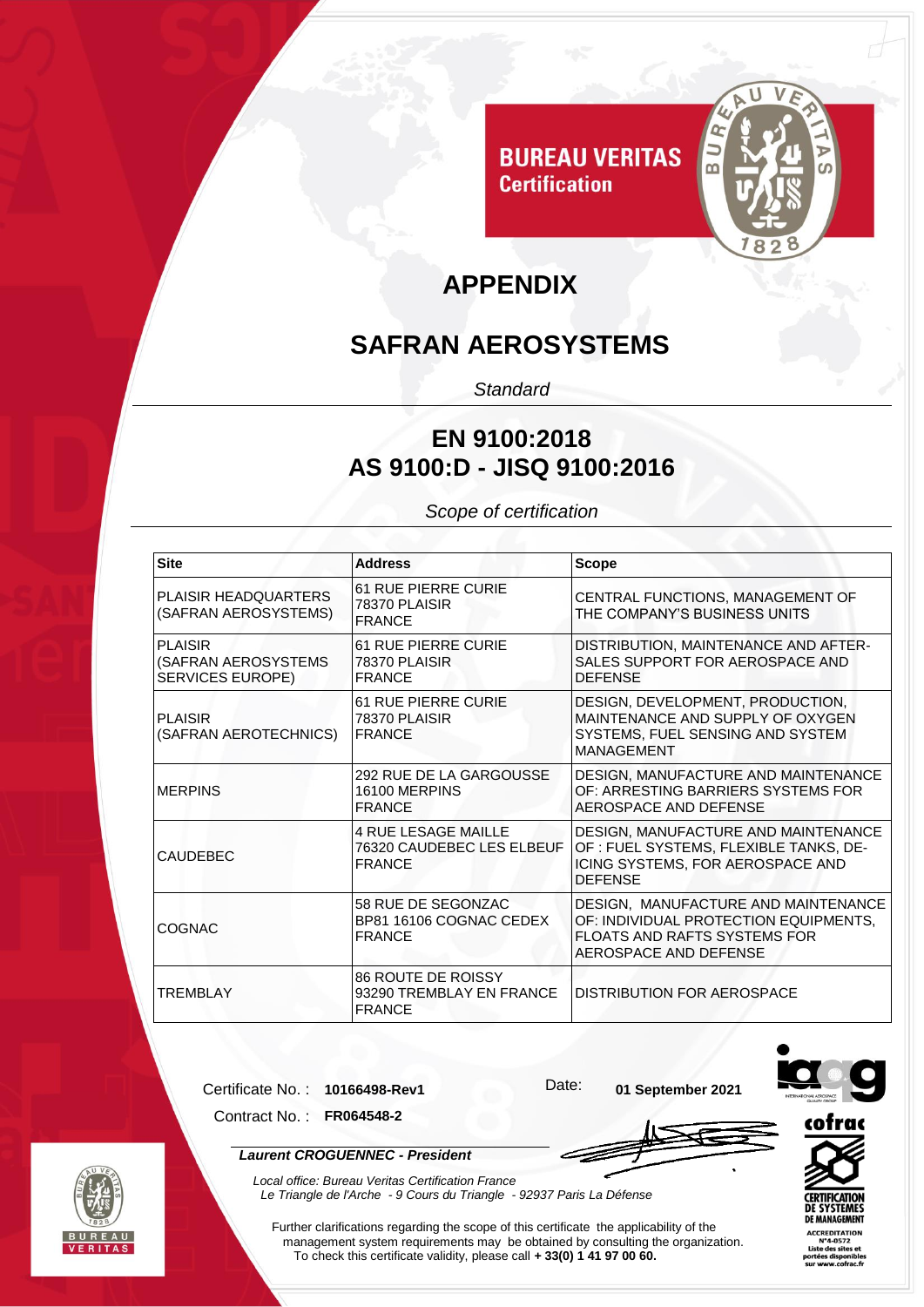

### **APPENDIX**

# **SAFRAN AEROSYSTEMS**

*Standard*

### **EN 9100:2018 AS 9100:D - JISQ 9100:2016**

*Scope of certification*

| <b>Site</b>                        | <b>Address</b>                                                                                                                 | <b>Scope</b>                                                                                                                                                                         |
|------------------------------------|--------------------------------------------------------------------------------------------------------------------------------|--------------------------------------------------------------------------------------------------------------------------------------------------------------------------------------|
| ROISSY PN2                         | <b>IMMEUBLE BUSINESS PARK</b><br><b>BATIMENT B3</b><br>165 RUE DE LA BELLE ETOILE<br>95700 ROISSY EN FRANCE<br><b>FRANCE</b>   | MAINTENANCE AND AFTER-SALES SUPPORT OF<br>ACTUATIONS, COCKPIT AND LIGHTING SYSTEMS, IN<br>FLIGHT ENTERTAINMENT AND WATER AND WASTE<br>SYSTEMS FOR AEROSPACE AND DEFENSE              |
| ARS                                | ZA DE CHEZ DEXMIER<br>16130 ARS<br><b>FRANCE</b>                                                                               | MAINTENANCE AND AFTER-SALES SUPPORT OF<br>EVACUATION, FLOATS, RAFTS AND OXYGEN<br>SYSTEMS FOR AEROSPACE AND DEFENSE                                                                  |
| <b>DUBAL</b>                       | PLOT NO: DLC-CL-1-WB14 & WB15<br><b>DUBAI WORLD CENTRAL FREE</b><br><b>ZONE</b><br><b>DUBAI 644324</b><br>UNITED ARAB EMIRATES | DISTRIBUTION, MAINTENANCE AND AFTER-SALES<br>SUPPORT OF ACTUATION, AVIONICS, SEATS,<br>ELECTRICAL, OXYGEN AND EVACUATION SYSTEMS<br><b>FOR AEROSPACE</b>                             |
| <b>BRAINTREE</b>                   | <b>UNIT 610 &amp; UNIT 630</b><br>SKYLINE 120 - AVENUE WEST<br><b>BRAINTREE CM77 7AA</b><br>UNITED KINGDOM                     | DISTRIBUTION, MAINTENANCE AND AFTER-SALES<br>SUPPORT OF EVACUATION, FLOATS, RAFTS,<br>OXYGEN AND WATER AND WASTE SYSTEMS,<br>SEATS, OF CABIN COMPONENTS FOR AEROSPACE<br>AND DEFENSE |
| <b>BESANCON</b><br>(Oxygen Europe) | <b>3 RUE LAFAYETTE</b><br>25043 BESANCON CEDEX<br><b>FRANCE</b>                                                                | <b>PRODUCTION AND SUPPLY OF OXYGEN SYSTEMS.</b>                                                                                                                                      |
| ROCHE-LA-<br><b>MOLIÈRE</b>        | BOULEVARD SAGNAT<br>42230 ROCHE LA MOLIERE<br><b>FRANCE</b>                                                                    | DESIGN, DEVELOPMENT, PRODUCTION,<br>MAINTENANCE AND SUPPLY OF FUEL AND<br><b>INERTING SYSTEMS</b>                                                                                    |

Certificate No. : **10166498-Rev1** Date: **01 September 2021**

Contract No. : **FR064548-2**





*Laurent CROGUENNEC - President*



*Local office: Bureau Veritas Certification France Le Triangle de l'Arche - 9 Cours du Triangle - 92937 Paris La Défense* 

Further clarifications regarding the scope of this certificate the applicability of the management system requirements may be obtained by consulting the organization. To check this certificate validity, please call **+ 33(0) 1 41 97 00 60.**



**SYSTEMES** 

**DITATION**